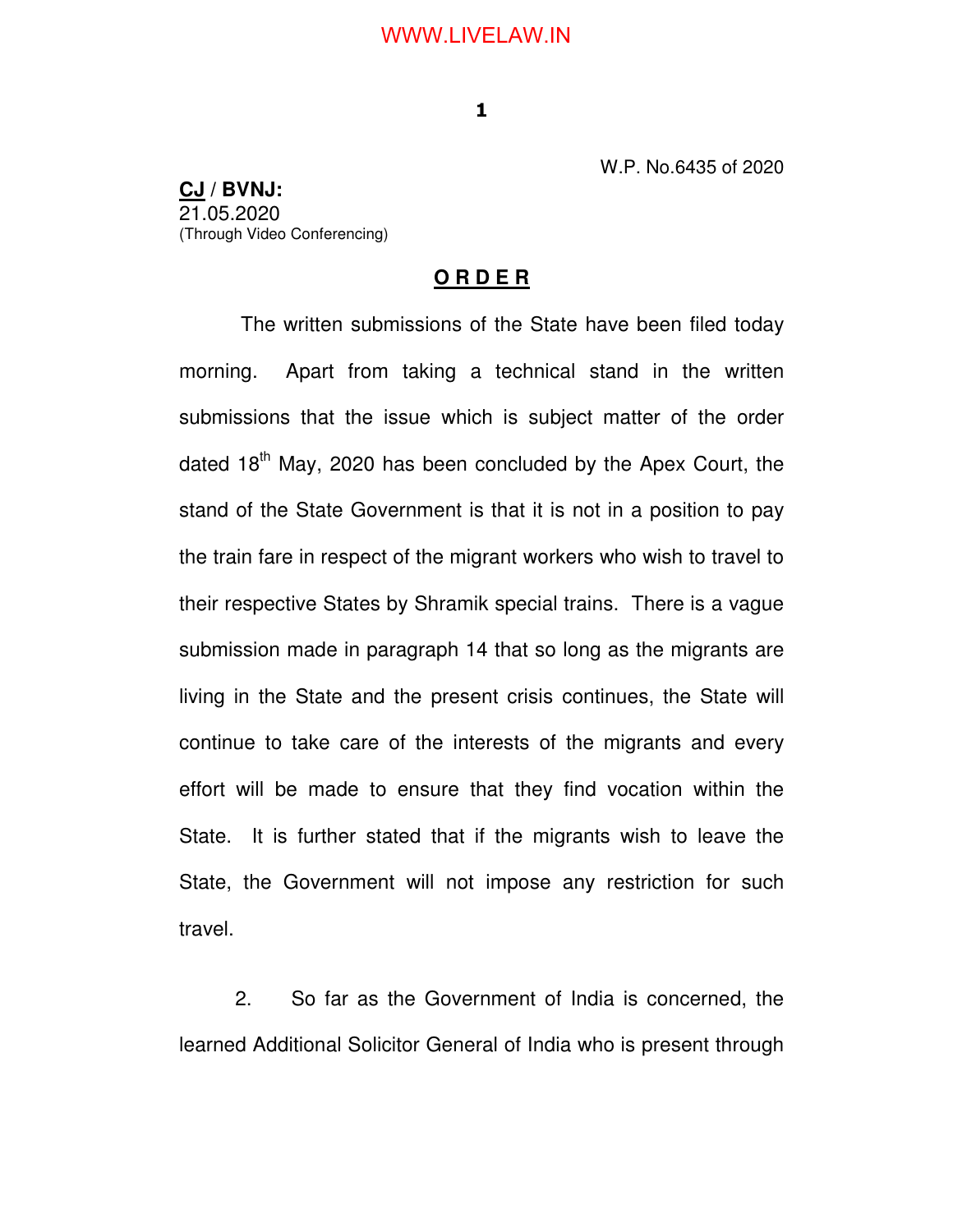**2** 

video conferencing hearing, has reiterated the stand taken by the Government of India in the memo dated 16<sup>th</sup> May, 2020. He states that there is an order dated  $19<sup>th</sup>$  May, 2020 passed by the Ministry of Home Affairs in exercise of the powers conferred under clause (l) of sub-section (2) of Section 10 of the Disaster Management Act, 2005 by which a new Standard Operating Protocol for movement of stranded workers by trains has been laid down. He pointed out that as per the earlier protocol, it was necessary that the State from which the migrants wished to travel and the State to which the migrants intended to travel must reach an agreement. He states that in the Standard Operating Protocol notified on 19<sup>th</sup> May, 2020, that condition is no longer there.

3. It is not clear whether the Railways are going to charge only 15% of the fare for travel by Shramik special trains. The stand of the Government of India as reflected from the memo dated  $16<sup>th</sup>$ May, 2020 is that the train fare payable to the Railways shall be paid by the State Government and shall be recovered by it from the corresponding States to which the migrants will be traveling. There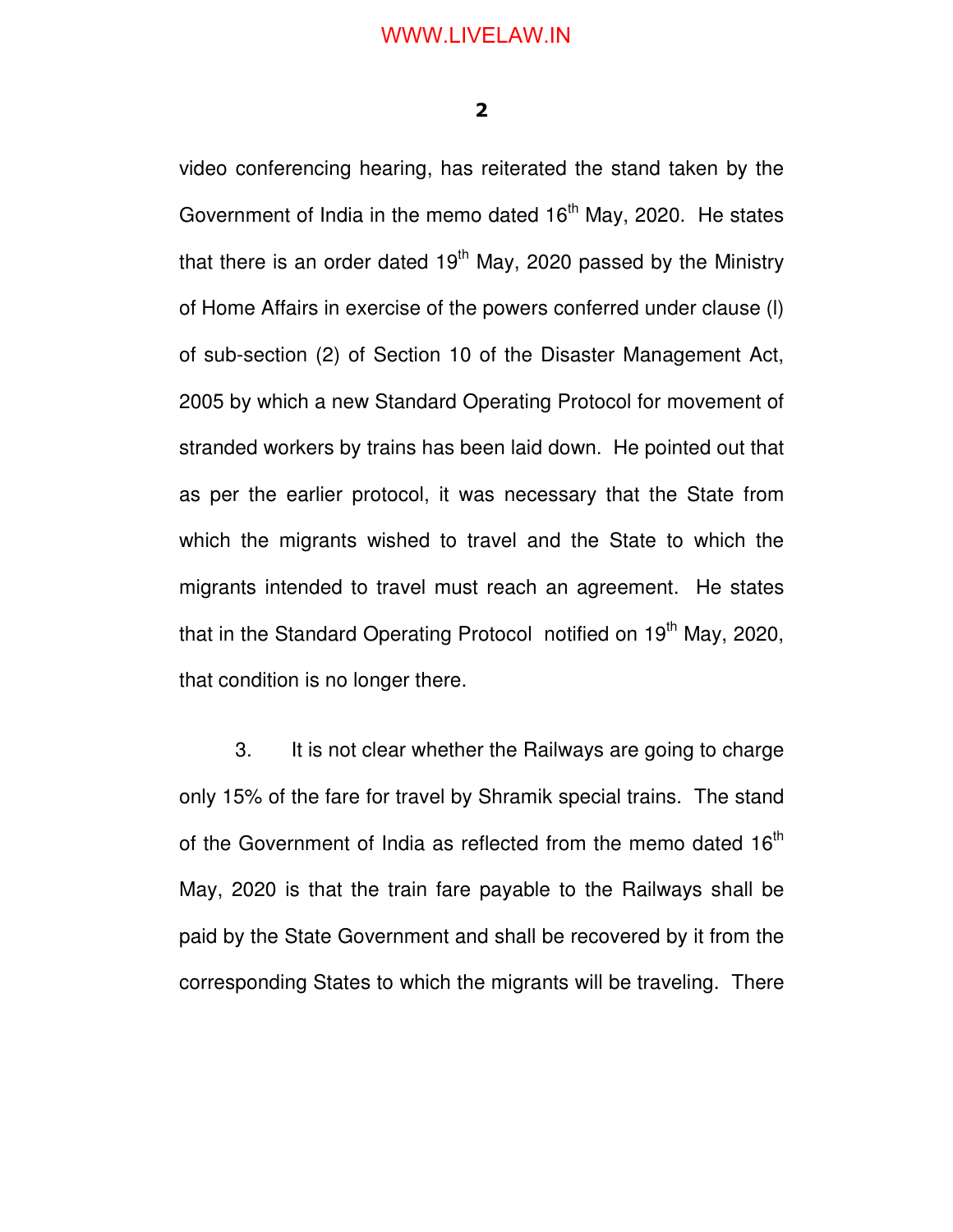**3** 

has to be a clarity on the question of the extent of fare charged by the Railways for Shramik special trains.

4. The State Government has raised several legal and technical issues in the written submissions which this Court is bound to deal with in accordance with law. We grant time to the learned counsel appearing for the applicant-All India Central Council of Trade Unions (AICCTU) to file the written submissions on record along with case laws, if any, till tomorrow.

5. We must note here that in none of the written submissions filed by the State and in the written submissions filed today, a copy of the conscious decision taken by the competent authority of the State on the issue of bearing the train fare payable by the migrants is placed on record. We are not made aware whether any such conscious decision has been taken that the State will not pay the train fare payable to enable those migrant workers to travel by Shramik special trains who are not in a position to pay the train fare. In many cases, the migrant workers who wish to go back to their respective States are women and they are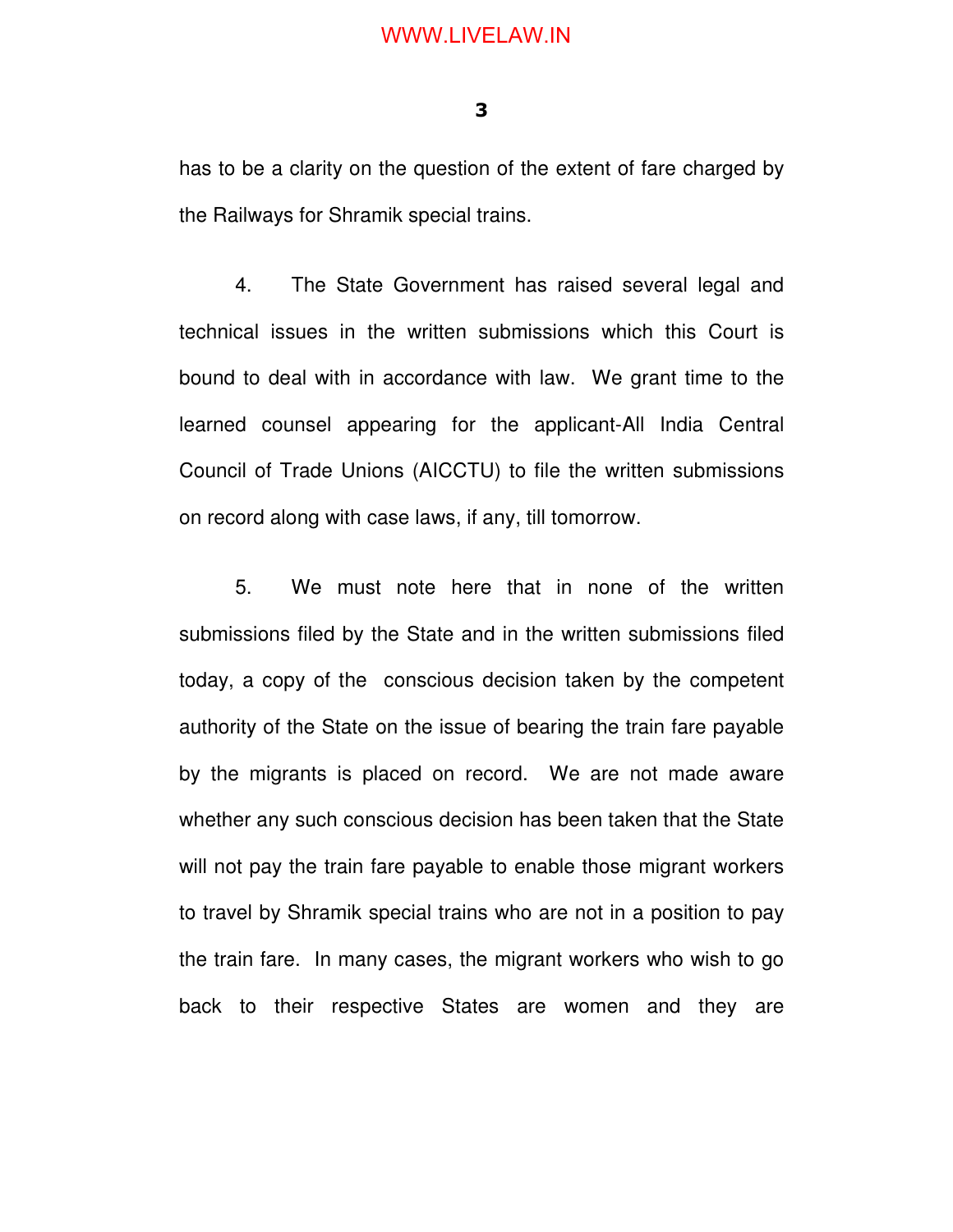**4** 

accompanied by children also. In case of male migrant workers, in some cases, their wives and children are accompanying them.

6. The situation which has arisen today is due to the reason that there was no time available for the migrant workers to go back to their respective States after the declaration of lockdown. By the time the embargo on travel from one State to another was diluted, many of the migrant workers must have lost their jobs and/or source of livelihood and therefore, they are unable to pay the train charges.

7. The concept of a Welfare State has been consistently a part of our Constitutional philosophy. Today, because of the reluctance of the State Government to bear the train fare of the migrant workers who are not in a position to pay, apart from the allegation that it will violate the fundamental rights of the migrant workers, they will be forced to continue to stay in the State. They will have to look upon to the State Government for providing food and other necessities. We must record here that it is not merely an issue of survival of the migrant workers who are unable to go back to their respective States because they do not have money, there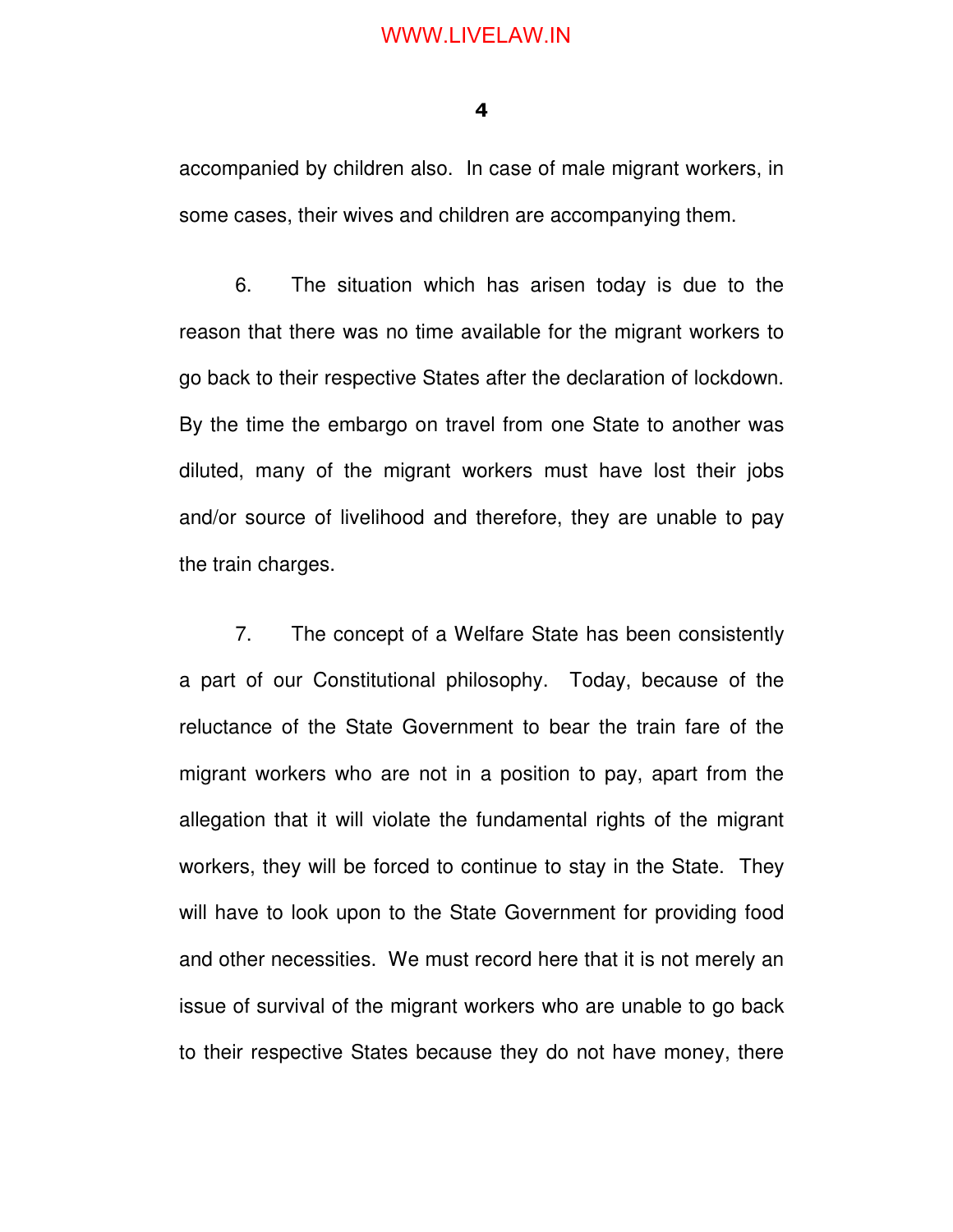**5** 

are other needs of the migrant workers, such as their health, their families. The migrant workers who are staying in the State by leaving their families in the States of their origin are in precarious position because they are unable to send money for the maintenance of their respective families. These are all human issues which need to be addressed by the State Government as well as the Central Government, considering the concept of Welfare State.

8. As there is no clarity on the question whether the State has taken a conscious decision, we are constrained to direct the Chief Secretary of the State Government as well as the Secretary of the Labour Department of the State Government to remain present for video conferencing hearing on Tuesday, 26<sup>th</sup> May, 2020 at 11.00 a.m. We make it clear that considering the fact that the Chief Secretary and Secretary of the Labour Department will be hard pressed for time, immediately after the matter is called out, the Secretaries will be heard so that they can immediately resume their work.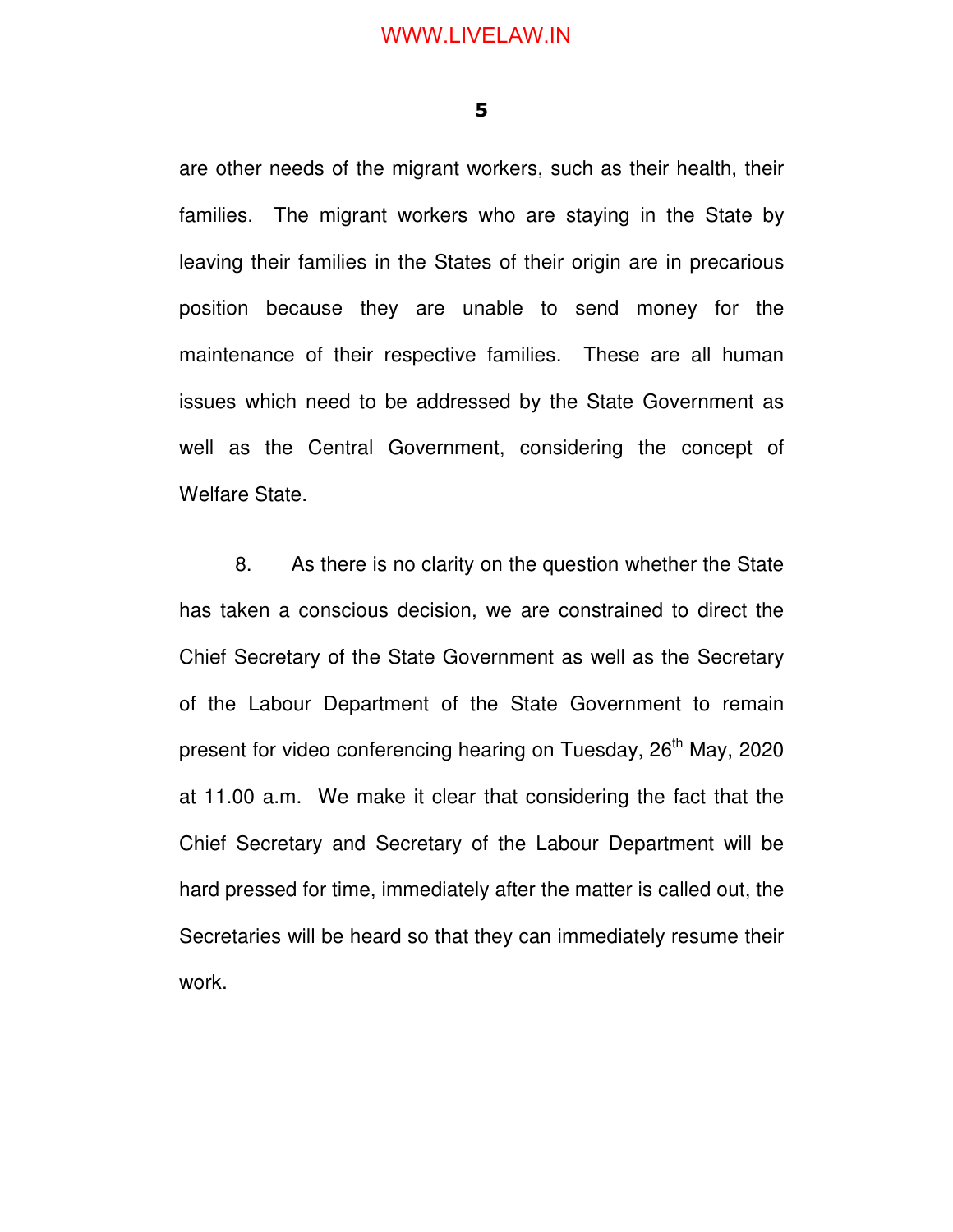**6** 

9. If any other learned counsel wishes to file written submissions along with the case laws, if any, on record, they are free to do so by tomorrow  $(22^{nd}$  May, 2020). Needless to add that copies of the written submissions shall be exchanged by the learned counsel representing the parties.

10. We request the learned Additional Solicitor General of India to take instruction from the Central Government and Railways on the question of waiver of train fare for the migrants who have been stranded in the State and who are not in a position to pay.

11. Learned counsel appearing for the applicant pointed out that the Government of Tamil Nadu has taken a decision to bear the train fare of the migrant workers from other States who were working in the State of Tamil Nadu and who wish to go back to their respective States.

12. Assuming that the stand taken by the State Government is legal and proper, it must place on record in what manner it will take care of the migrant workers and their families, if any, who are unable to go back to their respective States, as they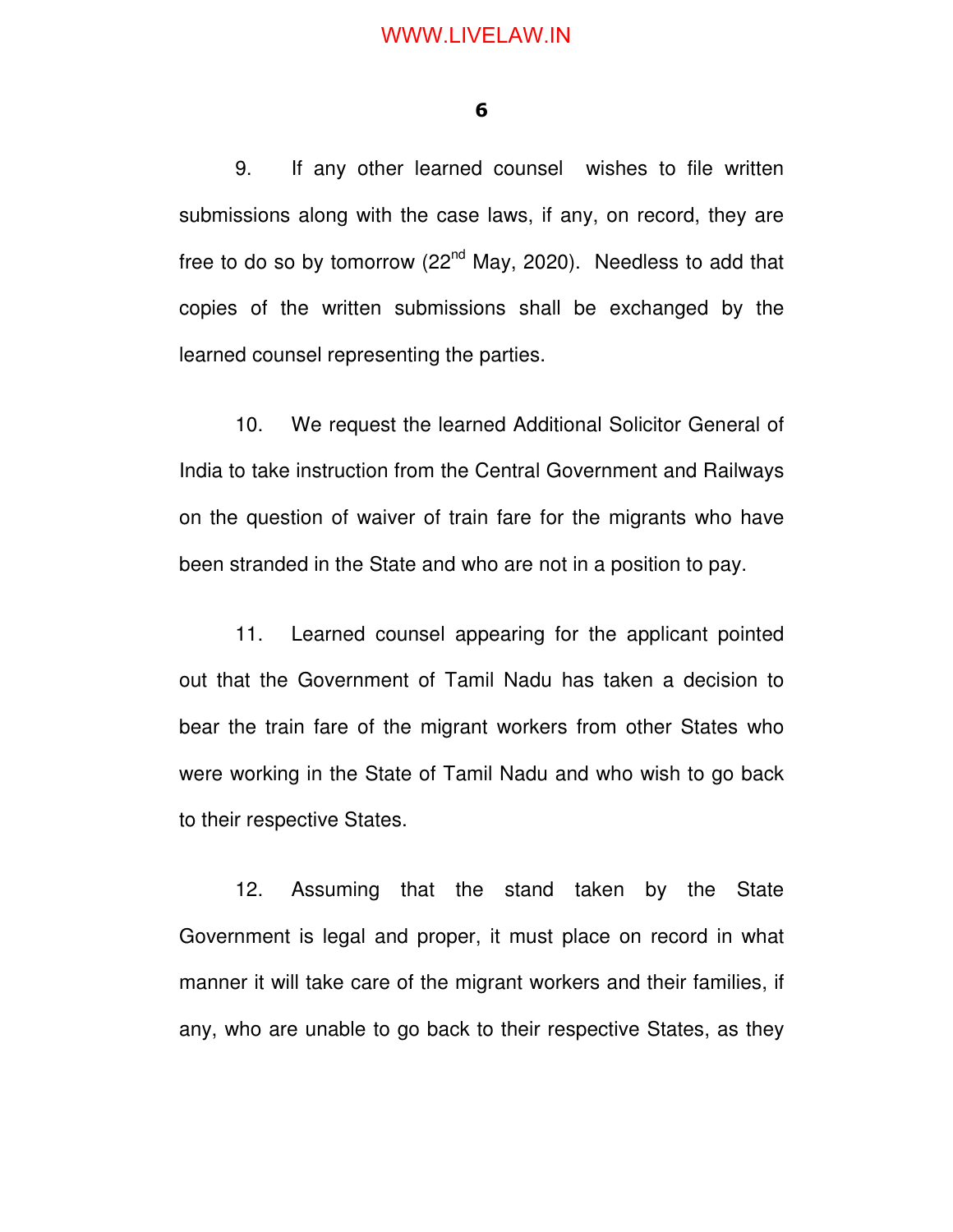**7** 

are unable to pay the train fare. The State Government must also make it clear how long it will take care of such migrant workers and their families. If the State wants to file any submissions dealing with this issue of taking care of the stranded migrant workers, the State is free to file written submissions by Saturday,  $23^{\text{rd}}$  May, 2020.

13. The learned counsel appearing for the applicant stated that the State has not taken up the issue of payment of unpaid wages to the migrant workers. His contention is that in one of the meetings some of the representatives of Confederation of Real Estate Developers' Association of India (CREDAI) accepted that the wages of some of the construction workers have not been paid.

14. The learned Additional Solicitor General will take instructions whether the State can be permitted to use the funds transferred by the National Disaster Response Fund for payment of train fare of the migrants who are not in a position to pay any amount.